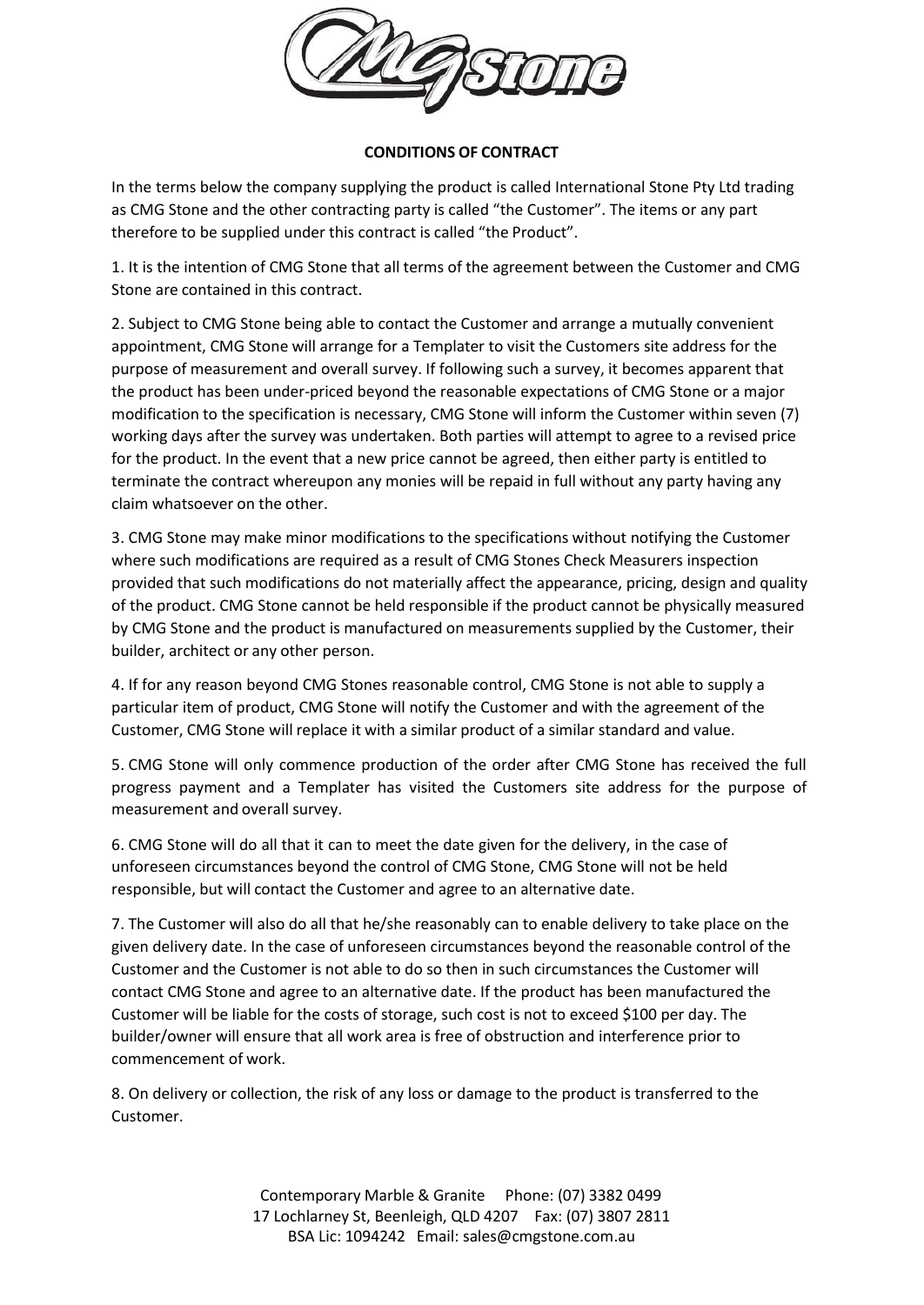

9. Subject to law, these conditions, the plans and specifications comprise this contract which contains the whole agreement between CMG Stone and the Customer and will have precedence in that order in the event there is any inconsistency between them. Any item of work that is not referred to, is not included in the price and if any such item of work is later requested by the Customer, it will need to be paid for by the Customer as an extra.

10. If the Customer fails to make any payment under this contract on time, CMG Stone will charge the Customer interest on the unpaid balance at the interest rate payable on Supreme Court judgments from time to time. Such failure to pay is a serious breach of the Customer's obligations.

11. The Customer must reimburse CMG Stone for any debt collecting costs (and commissions) CMG Stone pays to recover or attempt to recover any overdue payment.

12. If the Customer cancels the contract CMG Stone will refund all monies paid under the contract less all reasonable costs and expected margin that would otherwise have been derived from completion of the contract. This order cannot be cancelled or the work deferred except with the written agreement of CMG Stone in the event of any attempted cancellation, otherwise than with the written agreement of CMG Stone the cost of any work performed by CMG Stone (including all costs for labour and materials) shall be deducted from the deposit that the Customer has paid to CMG Stone.

13. The Customer will not legally own the product until the Customer has paid for them in full and until such time, the Customer will keep the product in good repair and condition. The product is not warranted/guaranteed until payment is received in full.

14. It is acknowledged that any supply under this agreement, which is subject to any Goods and Services Tax (GST), will be the responsibility of the Customer. The Customer acknowledges and agrees to CMG Stone passing on this tax including any other Federal or Statetax imposed under this contract.

15. The Customer accepts that any special offer, which may be made in this contract, or in a separate kitchen contract, supersedes all other offers and agrees that any future offers will not apply to this contract.

16. Engineered Stones are by their nature, subject to variations in colour, pattern and shade. These are unique characteristics inherent in natural quartz. Engineered stone slabs may also contain variations in quartz chip distribution and pattern, minor inclusions, pitting and other slight variations or inconsistencies. CMG Stone is not able to guarantee that samples provided will exactly match the material supplied.

17. All care will be taken when carrying out our work, however, no responsibility will be accepted by CMG Stone for any damage to completed work caused by others, or to adjoining finishes, work or property unless such damage is due to the negligence of our employees. Liability is expressly limited to workmanship and to matters, over which CMG Stone has or should have direct control.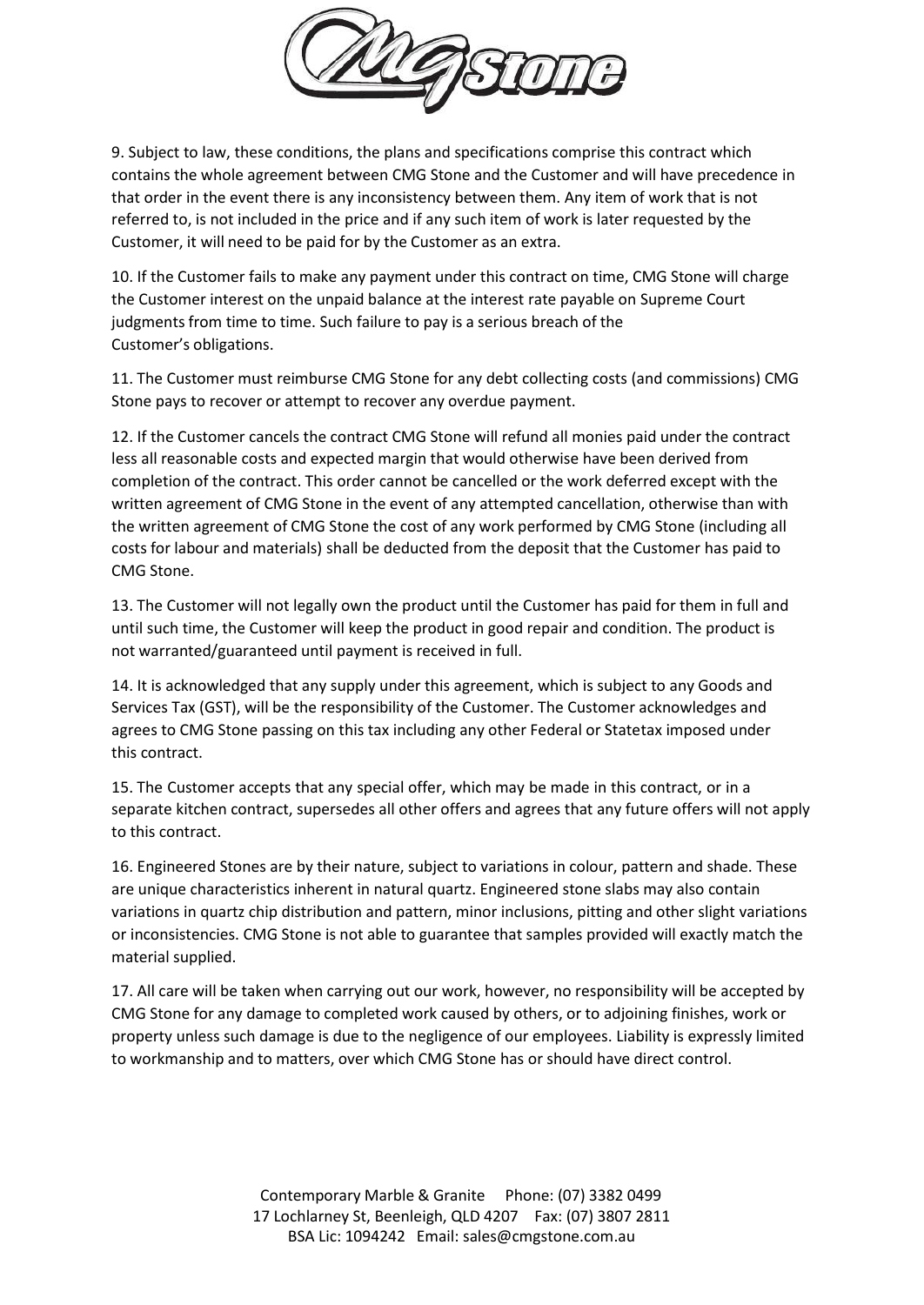

18. With all Stone products CMG Stone reserves the right to patch and repair any breakages due to defects in the material. CMG Stone cannot be held responsible for any cracks caused through the movement of the flooring, Cabinets or walls. Should movement occur and this results in cracking of the stone, CMG Stone cannot be held responsible.

19. Hardware is not at the expense of CMG Stone. CMG Stone is not liable for damages to hardware found before, during or after installation, unless such damage is due to negligence of our employees.

20. It is acknowledged and agreed by the parties that neither the designer nor the company he/she represents will be held liable for any aspect of the stone contract, supply or installation thereof any warranty or guarantee for the product should be referred to CMG Stone.

21. CMG Stone and the Customer agree that the terms shall be governed inaccordance with the laws of Queensland, Australia.

## **PRODUCT INFORMATION AND SPECIAL CONDITIONS**

## **GENERAL INFORMATION ON ENGINEERED STONE PRODUCTS.**

• Colour variations - Please keep in mind that engineered stone products are manufactured from natural quartz. There will be variations in colour, pattern and shade as these are unique characteristics inherent in natural quartz. Engineered stone slabs may also contain variations in quartz chip distribution and pattern, minor inclusions, pitting and/or pigment spots and other slight variations or inconsistencies. These are common and are not covered under the products limited warranty. (Please refer to the general warranty information from the supplier of the stone)

• If it is considered that any of the above surface variations are in excess of the written quality standards, then consultation with the supplier of the stone will be undertaken by us prior to the commencement of fabrication.

• Engineered stone is highly stain, scratch and heat resistant, however it is NOT STAIN, SCRATCH OR HEAT PROOF.

• The weakest point of the entire bench top is the section around the sinks, cook tops and joins. DO NOT stand on your stone bench as load limits apply and excessive loads may cause the worktop to crack. This would not be covered by warranty.

• When designing an area where stone will be used as a splashback, there is a requirement to conform to the minimum Australian & New Zealand Standards for splashback installation behind gas cook tops. Refer to AS5061-2004 Gas Installations and ASNZS4386.2-1996 Domestic Kitchen Assemblies-Installation.

• When designing for stone installation on a timber floor supported by bearers and joist, please consider the likelihood of floor movement. Floor movement may create the potential for the bench top to crack. This is not covered by warranty.

> Contemporary Marble & Granite Phone: (07) 3382 0499 17 Lochlarney St, Beenleigh, QLD 4207 Fax: (07) 3807 2811 BSA Lic: 1094242 Email: [sales@cmgstone.com.au](mailto:sales@cmgstone.com.au)